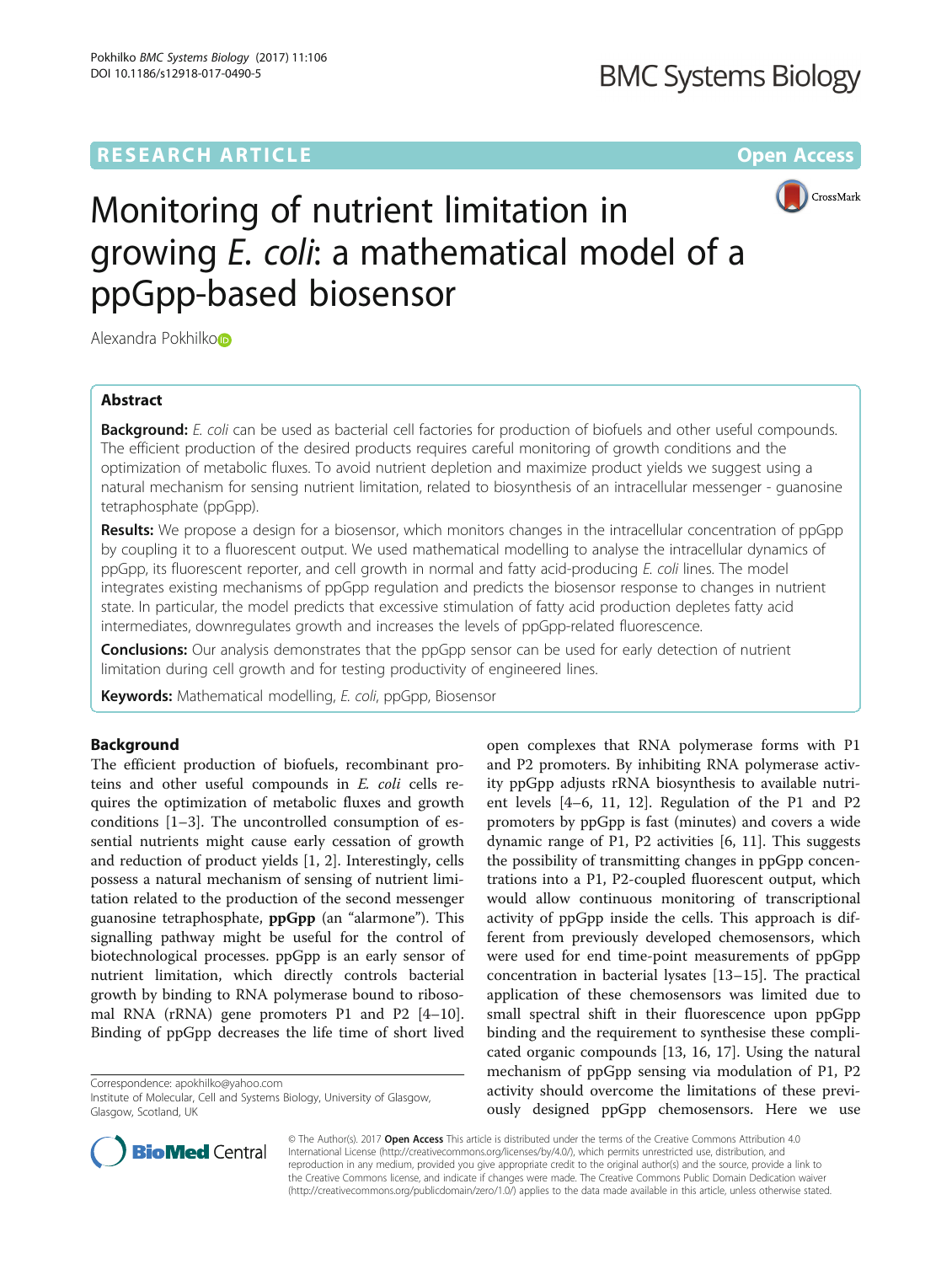<span id="page-1-0"></span>mathematical modelling to analyse the intracellular kinetics of ppGpp and to design a ppGpp-based biosensor that reports ppGpp concentration and thus serves to indicate poor intracellular nutritional status. Next we explore the capacity of the biosensor to respond to dynamic changes in intracellular nutrient state during batch growth of fatty acid-producing and non-producing E. coli cells.

Fatty acids (FAs) are potential biofuels, which can be synthesised by engineered E. coli lines overexpressing a thioesterase (Tes) enzyme. Tes hydrolyses the thioester bond in Acyl-ACP molecule [\[2](#page-9-0), [18, 19\]](#page-9-0). Acyl-ACP (long-chain FA linked to activated acyl carrier protein, hereafter simply called ACP) is the primary product of fatty acid synthesis (FAS) [\[10](#page-9-0), [20](#page-9-0), [21\]](#page-9-0), which is naturally used by cells for phospholipid (PL) production (Fig. 1). Additionally to FA synthesis, Acyl-ACP can be diverted for the production of other types of biofuels, such as long chain alkyl esters and alkanes in engineered lines [[22\]](#page-9-0). Alkanes represent the most desirable biofuel, with the highest energy density; however, attempts to engineer alkane-producing organisms have been hampered by low yields and high contamination with fatty alcohols [[23, 24\]](#page-9-0). It was proposed that it might be more practical to use chemical production of alkanes from FA, because of the much higher yields of FA in cells, and economy of



Fig. 1 The scheme for ppGpp signalling, FA production and ppGpp sensor included in the model. The left colour box illustrates the relationships between ppGpp and growth. ppGpp accumulates at the end of exp. growth phase [\[6, 8](#page-9-0)], marked by asterisk. This is described in the model through a depletion of exp. phase-limiting nutrient lim (e.g., main carbohydrate). Increase of ppGpp inhibits the rRNA biosynthesis from P1/P2 promoter [\[6](#page-9-0), [25\]](#page-9-0), which slows down the growth [\[12](#page-9-0)]. The termination of growth in stationary (stat) phase was described in the model by the depletion of growth-supporting nutrient nutr (e.g., secondary carbohydrate) (double asterisk). The decrease of ppGpp concentrations in stat phase [\[6](#page-9-0), [8](#page-9-0)] was described in the model through downregulation of ribosome-mediated synthesis of ppGpp [\[5](#page-9-0)]. The right colour box illustrates the relationship between ppGpp and fatty acids. In normal cells Acyl-ACP product of the fatty acid synthesis (FAS) is consumed for membrane PL synthesis (PLS). But in FA-producing cells Acyl-ACP is diverted for the synthesis of FA by thioesterase (Tes) enzyme (orange) [[22](#page-9-0)]. Excessive production of FA leads to Acyl-ACP depletion, which stimulates accumulation of ppGpp [\[10\]](#page-9-0). In addition to inhibiting growth, ppGpp inhibits PLS flux (through inhibition of the key enzyme PlsB, [[26](#page-9-0)]), causing transient accumulation of Acyl-ACP, which downregulates FAS flux through a feedback inhibition of key FAS enzymes by Acyl-ACP [[20](#page-9-0), [26](#page-9-0)]. FAS and PLS fluxes are also inhibited in stat phase due to decrease in protein synthesis at low rib [\[22\]](#page-9-0). The growth is additionally inhibited by PLS decrease [\[27\]](#page-9-0). The ppGpp-mediated regulations are shown in blue. The **bottom colour box** shows the proposed ppGpp-based biosensor. It includes the expression of transcriptional inhibitor I from the P1/P2 promoter and repression of GFP expression by I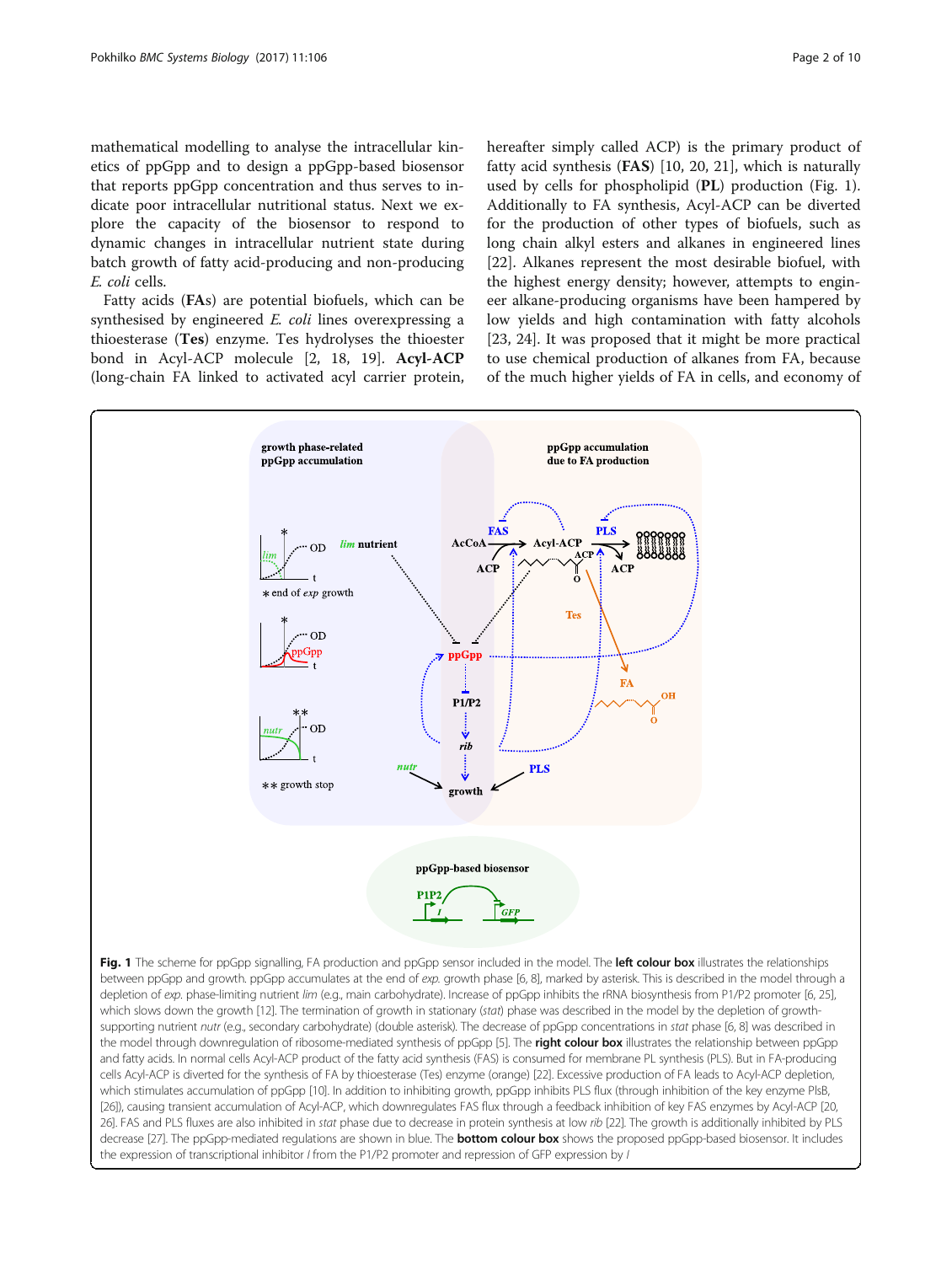cellular resources which would otherwise be required for expression of alkane-synthesising pathways [[2](#page-9-0)]. Therefore the production of FAs in Tes-overexpressing (Tesox) lines of E. coli represents an important technological step in the biosynthesis of alkanes [\[23\]](#page-9-0). However, lines with high Tes levels have decreased FA yields and growth, which might be related to depletion of the Acyl-ACP pool required for membrane biosynthesis [\[2](#page-9-0)]. It was suggested that the consumption of Acyl-ACP for the production of Acyl-ACP-derived products should be carefully monitored in order to achieve high yields [[19](#page-9-0), [22\]](#page-9-0). A natural mechanism of sensing Acyl-ACP depletion is mediated by the accumulation of ppGpp due to decreased activity of the ppGpp hydrolase SpoT [[5, 10](#page-9-0)]. This suggests that a ppGpp biosensor might be used for diagnostics of the productivity of FA-producing lines.

Nutrient depletion increases ppGpp levels through various mechanisms [\[5](#page-9-0)]. Thus, amino acid starvation upregulates ppGpp synthase RelA, while carbohydrate and fatty acid starvation downregulates ppGpp hydrolase SpoT [[5\]](#page-9-0). Therefore, nutrient (in particular, carbohydrate) limitation at the end of fast exponential growth phase (hereafter called  $exp$ ) leads to an increase of ppGpp concentration [[6, 8\]](#page-9-0). This in turn slows down the growth. For example, SpoT mutants with high ppGpp levels have reduced P1, P2 activities and slower growth [[12\]](#page-9-0). Additionally to growth phase-specific accumulation of ppGpp, it is expected to be elevated in high FAproducing lines due to Acyl-ACP depletion [[5, 10\]](#page-9-0). Here we model the changes in the levels of ppGpp and ppGpp-based fluorescence (a biosensor) in normal and FA-producing E. coli cells. We explore the potential effects of biosensor parameters on its performance and demonstrate that the sensor might be used for early detection of nutrient limitation during E. coli growth.

## Methods

1) Model construction

Here we model changes in the concentrations of ppGpp and its fluorescent reporter GFP (the biosensor) in E. coli cells. We consider 2 types of nutrient limitation, which might increase intracellular ppGpp levels: growth phase-specific or non-specific (Fig. [1\)](#page-1-0). The first type is related to a depletion of growth-limiting nutrient (e.g., carbohydrates) in the growth medium at the end of exp. growth phase. The second type is related to a depletion of essential molecules inside a cell due to their excessive diversion into the production of biotechnological products (e.g., depletion of Acyl-ACP during fatty acid (FA) production; [\[2](#page-9-0)], Fig. [1](#page-1-0)). We use the model to describe and explain the existing data on ppGpp and growth in normal and FA-producing cells ([\[2](#page-9-0), [6](#page-9-0)]; Results) and to explore the applicability of a ppGpp biosensor for the control of growth conditions and

optimization of FA production. The parameters of the model were estimated based on available data as described in Additional file [1.](#page-8-0) The analysis of parameter sensitivity demonstrated that the model is robust to parameter variation (Additional file [1:](#page-8-0) Fig. S1). The model consists of 9 ordinary differential equations presented below.

The processes included in the model are summarised on Fig. [1](#page-1-0) and described below. Briefly, we model the mutual relationship between ppGpp and growth phases. The increase of ppGpp concentration [[6, 8\]](#page-9-0) at the end of exp. growth was described by the depletion of exp. phase-limiting nutrient lim (e.g., main carbohydrate, see Results). The decrease in the growth rate during exp. to stat phase transition is described through ppGppmediated decrease of ribosomal synthesis [\[6](#page-9-0), [25](#page-9-0)]. The termination of growth in stat phase is described by the depletion of a second, growth-supporting nutrient nutr (e.g., secondary carbohydrate, which is released into the medium during exp. phase; Results).

The model also describes ppGpp accumulation due to a depletion of Acyl-ACP product of FAS during FA production (Fig. [1\)](#page-1-0). The accumulation of ppGpp inhibits membrane phospholipids synthesis (PLS), FAS, and growth through several parallel mechanisms in our model (Fig. [1](#page-1-0)). This includes inhibition of the key PLS enzyme PlsB by ppGpp [[26\]](#page-9-0), causing transient accumulation of Acyl-ACP and inhibition of FAS flux by Acyl-ACP [\[20, 26\]](#page-9-0); downregulation of FAS and PLS fluxes and growth by low ribosomal activity  $rib$  (relative number of active ribosomes; Fig. [1\)](#page-1-0); and inhibition of growth by decreased PLS flux in high FA-production lines [[27\]](#page-9-0).

In addition to ppGpp, FA and growth, the model analyses the kinetics of GFP reporter of ppGpp in FAproducing and non-producing lines. The ppGpp reporter is designed using the natural property of ppGpp to inhibit transcription from P1 and P2 promoters, responsible for rRNA biosynthesis (Fig. [1;](#page-1-0) [[6, 11, 25\]](#page-9-0)). P1 and P2 promoters are regulated in a similar way in E. coli cells [[6](#page-9-0), [11](#page-9-0)], so we considered a tandem of the ribosomal P1 and P2 promoters as a single entity (hereafter called the P1/P2 promoter) in our model. To transmit the increase of ppGpp levels to increase of a fluorescent signal, an artificial inhibitor I (e.g., tet-repressor TetR or lac repressor LacI) is expressed from the P1/P2 promoter. Expression of GFP protein is from an I-repressible promoter (e.g., TetR- or LacI-inhibited promoter; Fig. [1](#page-1-0)). The use of rapidly degraded variants of I and GFP proteins ensures that the biosensor reports dynamic changes in the metabolic state of the cells [[28, 29\]](#page-9-0), as we discuss in Results. The levels of intracellular compounds are determined in our model by their synthesis and degradation. Their dilution due to cell division was ignored due to its slow rate (less than  $0.01 \text{ min}^{-1}$ , [\[8](#page-9-0)]).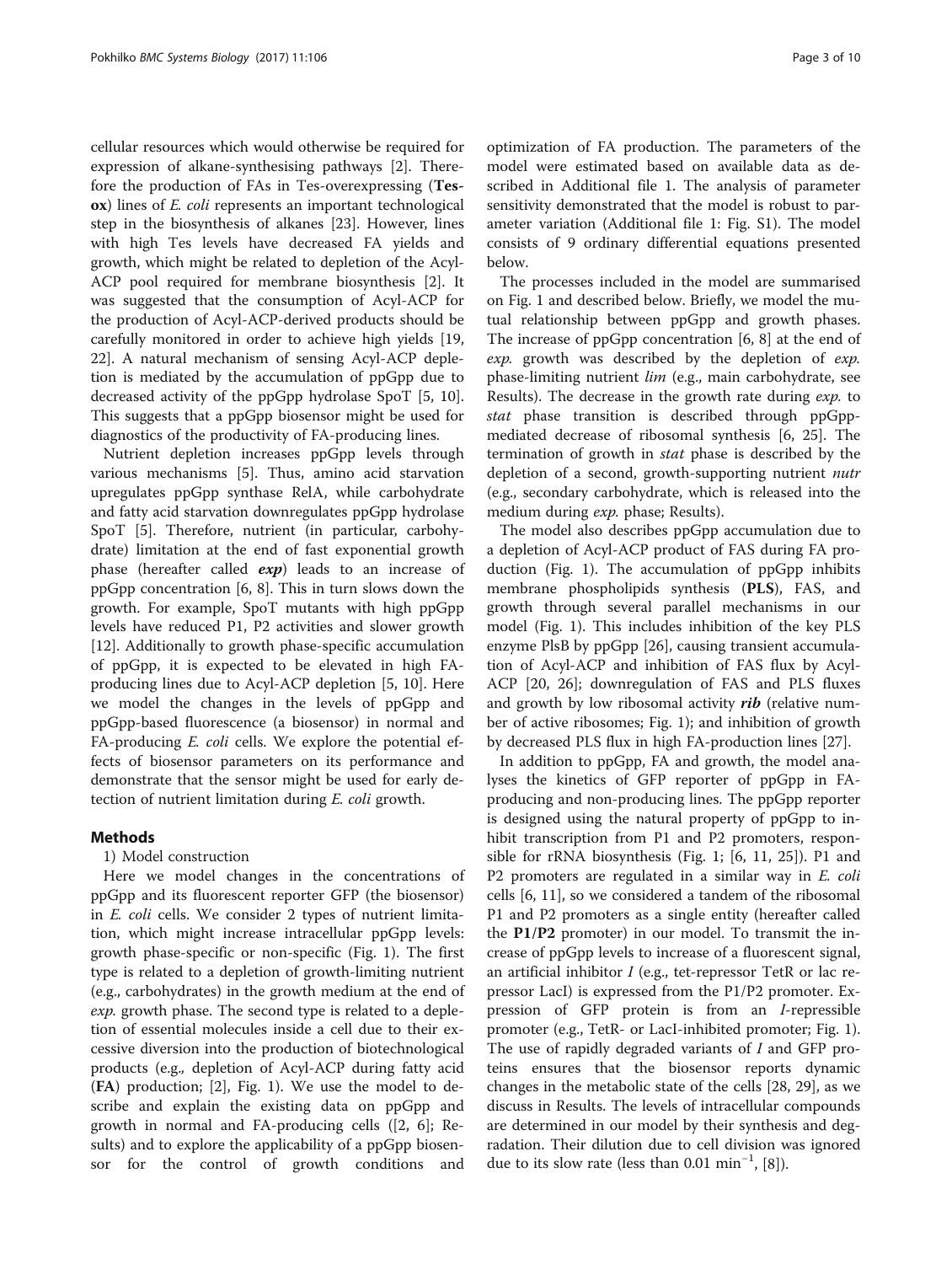The model equations are presented below.

## 1) Acyl-ACP and FA production

The intracellular kinetics of the key intermediate of fatty acid metabolism Acyl-ACP is described in our model as:

$$
\frac{dA\mathit{cyl}\text{-}ACP}{dt} = V_{FAS} - V_{PLS} - k_{fa} \cdot V_{FA} \tag{1}
$$

Where  $V_{FAS}$  and  $V_{PLS}$  are the intracellular rates of FAS and PLS (in  $\mu$ M/min);  $V_{FA}$  is the rate of FA production in a cell culture, normalized to cell number N (in mg/l/ min/OD); and  $k_{fa}$  is a volume coefficient for recalculation of the  $V_{FA}$  rate into intracellular units of μM/min (Additional file [1](#page-8-0)).

The rate of FAS is described by the simplified lump equation, which includes the Michaelis-Menten dependence of FAS rate on concentration of substrates - AcCoA and ACP protein and feedback inhibition of FAS rate by Acyl-ACP product [[26](#page-9-0)]:

$$
V_{FAS} = V_{m\_FAS} \cdot rib \cdot \frac{ACP}{ACP + K_{m\_ACP}} \cdot \frac{AccoA}{AccoA + K_{m\_AccoA}} \cdot \frac{1}{1 + Acyl \cdot ACP/K_{i\_Acpl\_ACP}} \cdot \frac{1}{(1')}
$$

Where AcCoA and ACP are concentrations of acetyl-CoA and free active ACP protein; Acyl-ACP is the total concentration of long-chain acyl product of FAS.

We assumed that FAS and PLS fluxes and growth rate are proportional to the ribosomal activity rib due to the dependence of the protein synthesis on rib.

PLS rate is assumed to be determined by the rate of the first committed enzyme, PlsB, with Michaelis-Menten dependence on Acyl-ACP substrate and inhibition by ppGpp [\[19, 26\]](#page-9-0):

$$
V_{PLS} = V_{m\_PLS} \cdot rib \cdot \frac{Acyl \cdot ACP}{Acyl \cdot ACP + K_{m\_Acyl \cdot ACP} \cdot 1 + \left(ppGpp/K_{i\_ppGpp}\right)^n} \tag{1''}
$$

The use of the Hill function for the inhibition of PLS by ppGpp is motivated by existing data on multiple levels of negative regulation of PlsB and related enzymes by ppGpp [\[22](#page-9-0)].

The rate of FA production is described by Michaelis-Menten kinetics of thioesterase Tes, which hydrolyses thioester bond in the molecule of Acyl-ACP and releases free FA:  $(1)$   $\mu$ )

$$
V_{FA} = V_{tes} \cdot \frac{Acyt \cdot ACP}{Acyt \cdot ACP + K_{m_{\text{res}}}}
$$
 (1")

The activity of Tes  $(V_{Tes})$  depends on Tes concentration. In simulated Tes-ox and normal lines  $V_{Tes}$  values were estimated from the measured FA yields ([[2\]](#page-9-0); see Results).

The rate of the total FA production by a cell culture is described as:

$$
\frac{dFA}{dt} = N \cdot V_{FA} \tag{2}
$$

where N is a cell number.

2) Cell growth

Our model describes the kinetics of cell growth (cell number, N) [\[2](#page-9-0), [6](#page-9-0)], which affects nutrient levels and FA yields. The accumulation of ppGpp at the end of exp. phase (Fig. [1\)](#page-1-0) was described by the depletion of a limiting nutrient (variable lim, eqs. 5, 6, see below). Increase of ppGpp in turn leads to decrease of the ribosomal activity (eqs. [7,](#page-4-0) 7′) and inhibition of growth (eq. 3, Fig. [1](#page-1-0)) during  $exp.$  to stationary (stat) phase transition. The depletion of a second, growth-supporting nutrient (variable nutr; eq. 4) determines the cessation of growth and entrance to stat phase. Additionally, we assumed that a certain minimal rate of phospholipid synthesis  $(V_0)$  is required to sustain growth [[27\]](#page-9-0). In addition to limited production of total membrane PL, the membrane composition might be unbalanced in high Tes-ox lines due to higher proportion of unsaturated FA, which was suggested to be a key factor of FA toxicity and growth limitation in high Tes-ox lines [\[30](#page-9-0)]. In our model, the growth limitations in high Tes-ox lines [[2\]](#page-9-0) were collectively accounted by restricting growth rate at low rates of PLS ( $V_{PLS}$ ) (eq. 3'below). The cell growth is described as:

$$
\frac{dN}{dt} = v_g \cdot N \tag{3}
$$

$$
v_g = K_{gr} \cdot nutr \cdot rib \cdot V_{PLS}/(V_{PLS} + V_0)
$$
 (3')

Where  $v_g$  is the growth rate (in min<sup>-1</sup>) and N is a cell number, expressed in units of OD measured at a wavelength of 600 nm.

The kinetics of *nutr* and *lim* depletion was assumed to be proportional to cell number N:

$$
\frac{dnutr}{dt} = -k_{nutr} \cdot N \cdot \frac{nutr}{nutr + 0.001} \tag{4}
$$

$$
\frac{d \lim}{dt} = -k_{lim} \cdot N \cdot \frac{\lim}{\lim + 0.001} \tag{5}
$$

where nutr and lim are relative amounts of the growthsupporting and *exp*. phase-limiting nutrients respectively, initially both set to 1. To avoid negative values of nutr and *lim*, their depletion is restricted when their concentrations reach levels of 0.001.

## 3) ppGpp kinetics

The kinetics of ppGpp is determined by the balance between its synthesis and hydrolysis [\[5](#page-9-0)]: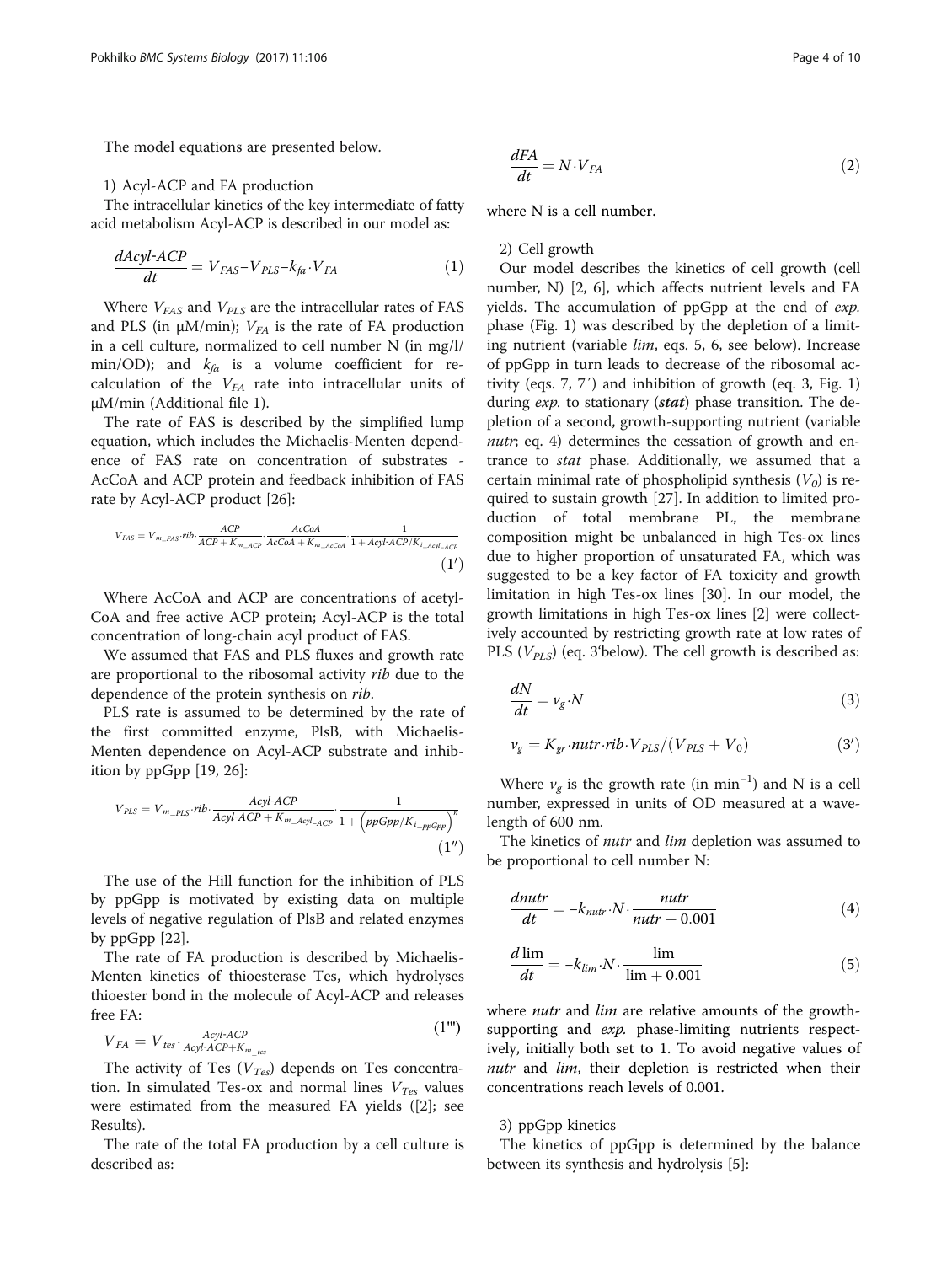<span id="page-4-0"></span>Here *ppGpp*, *rib* and *lim* are the levels of ppGpp, ribosome activity and limiting nutrient *lim*, respectively. Several molecular mechanisms are integrated during ppGpp synthesis and degradation. ppGpp is synthesises on ribosomes [[5, 6\]](#page-9-0), therefore in our model we assumed that the synthesis rate of ppGpp is proportional to the number of active ribosomes *rib* [\[5, 6](#page-9-0)], with the rate constants  $k_{+ppGpp}$ . We next assumed that depletion of *lim* nutrient at the end of the exp. phase slows down ppGpp hydrolysis (rate constant  $k_{ppGpp}$ ), presumably via the inhibition of ppGpp hydrolase SpoT [\[31](#page-9-0), [32](#page-9-0)]. This results in the increase of ppGpp concentration at the end of exp. phase in our model ([\[6](#page-9-0), [8\]](#page-9-0), Fig. [1](#page-1-0)). The background hydrolysis of ppGpp in the absence of *lim* is accounted for by the rate constant  $k_0$ <sub>-ppGpp</sub>. Finally, ppGpp levels are upregulated in our model by the depletion of Acyl-ACP, due to the inactivation of SpoT hydrolase activity [[5, 10, 21](#page-9-0), [33\]](#page-9-0).

## 4) Ribosomal and P1/P2 promoter activities

The equation for the ribosomal activity (relative number of active ribosomes) rib is:

$$
\frac{drib}{dt} = k_{+rib} \cdot P1P2 - k_{-rib} \cdot rib \tag{7}
$$

where P1P2 and rib are the relative activities of the P1/ P2 promoter and the ribosomes. The *rib* synthesis is determined by the rate of rRNA transcription from the P1/ P2 promoter [[6,](#page-9-0) [11,](#page-9-0) [34](#page-9-0)]; therefore, we assume a linear dependence of rib synthesis rate on P1/P2 activity.

Based on the existing data we assumed that during cell growth transcription from P1/P2 promoter is regulated by ppGpp inhibition [[6](#page-9-0), [11, 25](#page-9-0)]. P1 and P2 show similar responses to changes in nutrient levels, but the tandem of P1 and P2 promoters (P1/P2) shows a stronger response compared to single P1 and P2 promoters [\[11\]](#page-9-0). This was accounted for in the model by using a Hill coefficient  $m =$ 2 in the equation for P1/P2. The data [\[6, 11\]](#page-9-0) suggest that P1/P2 activity quickly (in minutes) responds to changes in ppGpp concentration. Therefore transcriptional activity of P1/P2 was expressed via ppGpp by the algebraic equation:

$$
P1P2 = \frac{1}{1 + \left( ppGpp / k_{i\_P1P2\_ppGpp} \right)^m}
$$
 (7')

5) ppGpp sensor

ppGpp sensing was implemented through the inhibition of GFP expression by the inhibitor I, which is expressed from the P1/P2 promoter (Fig. [1\)](#page-1-0). Since the abundance of most proteins changes much more slowly

than the abundance of their mRNAs [\[28](#page-9-0)], we assumed that the amount of  $I$  mRNA is simply proportional to the transcriptional activity of P1/P2 promoter, so that the kinetics of protein  $I$  is described by the following equation:

$$
\frac{dI}{dt} = k_I \cdot (P1P2 - I) \tag{8}
$$

where  $I$  is the relative amount of the inhibitor  $I$  (changing from 0 to 1) and  $k_I$  is a rate constant of protein I degradation. The rate constant of protein I synthesis was assumed to be equal to  $k<sub>I</sub>$  to achieve the maximal level of  $I = 1$ .

The amount of GFP mRNA is determined by the amount of the inhibitor I. The equation for the relative amount of fluorescent GFP protein is:

$$
\frac{dGFP}{dt} = k_{GFP} \cdot \left(\frac{1}{1 + (I/Ki_I)^l} - GFP\right) \tag{9}
$$

where GFP is the relative amount of GFP fluorescence (changing from 0 to 1) and  $k_{GFP}$  is the rate constant of GFP protein degradation. The rate constant of GFP synthesis was assumed to be equal to  $k_{GFP}$  to achieve the maximal level of  $GFP = 1$ . A Hill coefficient  $l = 4$  accounts for the formation of tetrameric inhibitor complex (e.g., lacR) on a double-stranded DNA [[35\]](#page-9-0).

The constant  $Ki<sub>I</sub>$  for inhibition of GFP expression by the relative amount of the inhibitor  $I$  integrates two unknown parameters of the system: the absolute expression level of  $I$  and its inhibition strength.  $Ki_I$  was varied as discussed in Results, with the optimal value of  $Ki_I = 0.1$ . The system of ODEs was solved using MATLAB, integrated with the stiff solver ode15s (The MathWorks UK, Cambridge). The MATLAB code of the model is provided in Additional file [1.](#page-8-0)

## Results and discussion

E. coli cells are commonly used as cell factories for the production of useful products, such as FA [\[1](#page-9-0), [2](#page-9-0), [18\]](#page-9-0). But the redirection of nutrients from essential metabolic pathways often slows down cell growth and limits product yields [\[1](#page-9-0)–[3](#page-9-0)]. To control the growth conditions during biotechnological applications of E. coli cells, we propose to use a biosensor, which couples changes in ppGpp concentrations with a fluorescent GFP-based output (Fig. [1](#page-1-0)). The increase GFP levels would allow detection of nutrient limitation, which could be used for controlling and optimizing growth conditions. To simulate intracellular dynamics of ppGpp during batch cultivation of *E. coli* cells, we built a mathematical model, which integrates literature data on ppGpp regulation. The model describes the interrelationship between ppGpp, growth and FA production, and simulates the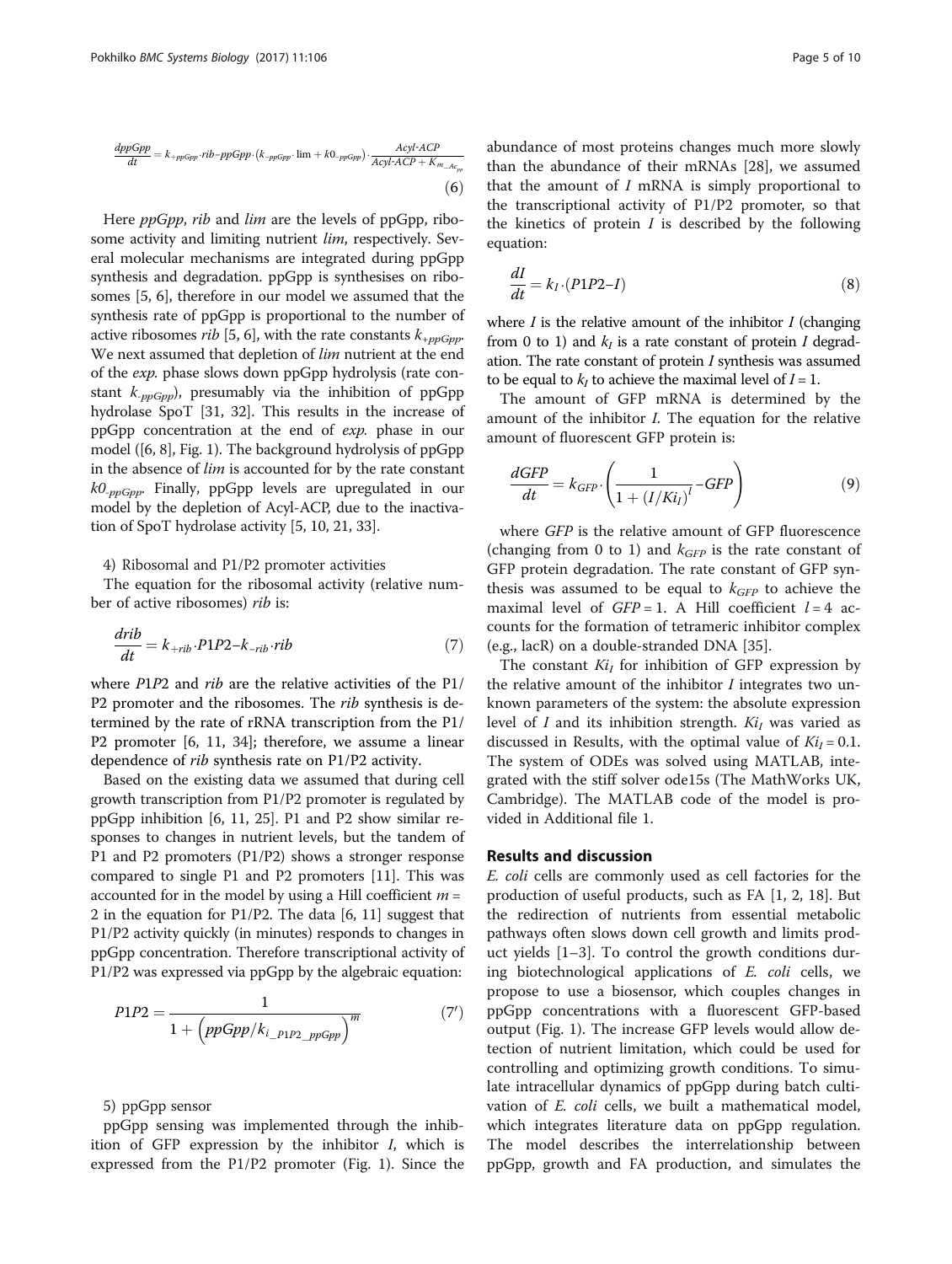<span id="page-5-0"></span>kinetics of GFP reporter of ppGpp, as summarised in the legend of Fig. [1](#page-1-0) and discussed below. We used the model to describe and explain the existing data on ppGpp and growth in normal and FA-producing lines [[2, 6\]](#page-9-0) and analysed applicability of the sensor for monitoring of ppGpp concentration under various conditions.

## ppGpp kinetics in normal (non-FA-producing) E. coli cells

Cell growth in batch cultures is widely used in biotechnology, and growth can be described by three main phases [[36, 37\]](#page-9-0). The first phase, exp. growth, is characterized by an exponential increase of the cell number (Fig. 2a). During the second phase, growth is gradually slowing down, while cells move from exp. to stat phase (Fig. 2a). The third, stat phase is characterized by the absence of growth (Fig. 2a). The existing data suggest that the end of exp. phase coincides with increase of ppGpp concentration ([\[6, 8\]](#page-9-0), Fig. 2a). Therefore, the slowing down of growth in phase 2 appears to be a consequence of ppGpp increase, presumably related to nutrient depletion during exp. phase. However, the cell number keeps increasing during the second phase (Fig. 2a), and both the first and second phases are characterized by high accumulation of biotechnological products, such as FA in engineered lines [\[2](#page-9-0), [3, 18\]](#page-9-0). This suggests that despite a depletion of an exp. phase-limiting nutrient (called *lim* in our model), the medium has sufficient amount of other nutrients to sustain growth. To describe the observed kinetics of growth and ppGpp, we implemented a two-factor depletion scheme in our model (Fig. [1\)](#page-1-0). We assumed that sequential depletion of two nutrient

factors lim and nutr determines the growth phases. The observed increase of ppGpp concentration at the end of phase 1 was explained in our model by the inhibition of ppGpp hydrolysis upon depletion of lim [\[31](#page-9-0), [32\]](#page-9-0) (Fig. 2a). The *lim* factor might be represented by a carbohydrate nutrient (e.g. glycerol for [\[2](#page-9-0), [6\]](#page-9-0) conditions) or some other components of the medium, whose depletion limits exp. growth. The decline of growth rate during phase 2 is explained in our model through ppGppmediated inhibition of rRNA transcription from P1/P2 promoter (Fig. [1\)](#page-1-0), in agreement with the P1/P2 data (Fig. 2a; [[6\]](#page-9-0)). The termination of phase 2 is described in our model through the depletion of a second nutrient nutr, causing the cessation of growth and entrance to stat phase (Fig. 2a). nutr might represent a secondary carbohydrate source, such as acetate, which is released into the medium during phase 1. Alternatively, depletion of other nutrients might limit cellular growth during the two phases. The nature of the limiting factor might vary between different experiments [\[1, 36, 37\]](#page-9-0). However our two-factor phenomenology provides a good fit to growth data [\[2](#page-9-0)] (see below). Notably, after reaching its maximum, ppGpp concentration decreases during phase 2 (Fig. 2a; [\[6](#page-9-0), [8](#page-9-0)]). The model explains this by a decrease in ribosome-mediated synthesis of ppGpp during phase 2 (Figs. [1](#page-1-0) and 2a; [[6](#page-9-0), [38](#page-9-0)–[40](#page-9-0)].

The model also predicts the kinetics of Acyl-ACP accumulation during cell growth. Acyl-ACP is produced by FAS and consumed for PL and FA synthesis (Fig. [1](#page-1-0)). In normal lines the production of free FA is negligible [[18\]](#page-9-0); therefore FAS and PLS fluxes are equal. In our



Fig. 2 The kinetics of model variables during batch growth of normal, non-FA producing lines of E. coli cells. a. The blue line and symbols show a growth curve (OD units) in the model and published data [\[6\]](#page-9-0). Three phases of growth are indicated by black vertical lines: 1-exp. phase, 2-exp.-to-stat transition phase, 3-stat phase. ppGpp concentrations in the model and published data [\[6\]](#page-9-0) are shown by the red line and symbols respectively. The end of phase 1 coincides with an increase of ppGpp concentration and the depletion of limiting nutrient lim (green dotted line). The end of phase 2 coincides with the depletion of the growth-supporting nutrient nutr (green solid line). The transcriptional activity of P1/P2 promoter (normalized to maximum) is shown by black solid line and black symbols for the model and the data [\[6\]](#page-9-0) respectively. The relative ribosomes number is shown by the orange line. The data on ppGpp kinetics were quantified based on available measurements of ppGpp concentrations [\[8\]](#page-9-0). **b.** The kinetics of Acyl-ACP, ppGpp and FAS/PLS flux are shown by black, red and blue colours respectively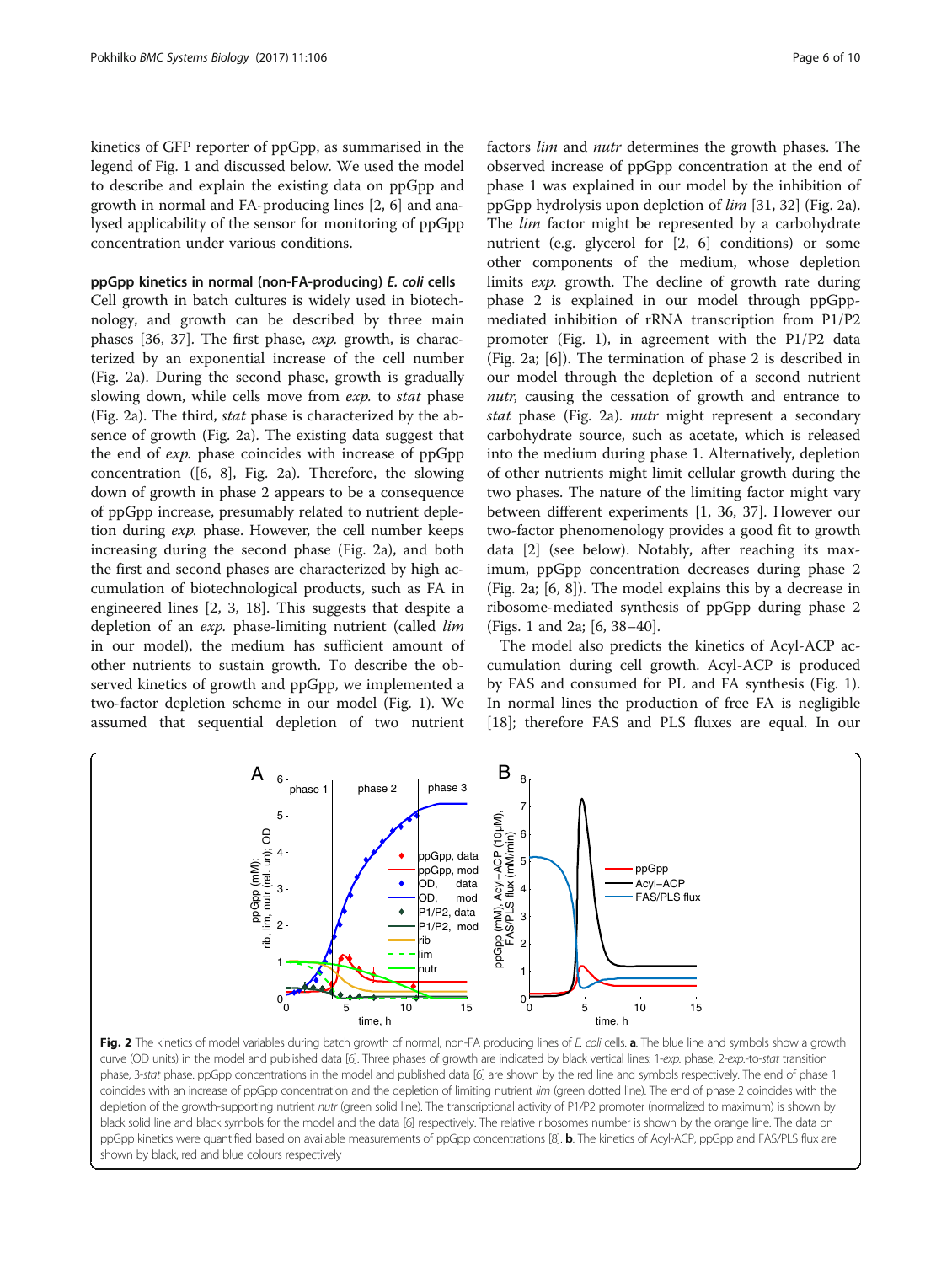<span id="page-6-0"></span>model, FAS and PLS fluxes are downregulated by ppGpp at the beginning of phase 2. Thus, PLS is inhibited by ppGpp directly, which leads to transient accumulation of Acyl-ACP and resulting inhibition of FAS by Acyl-ACP (Figs. [1](#page-1-0) and [2b;](#page-5-0) [\[19](#page-9-0), [20](#page-9-0), [26, 41\]](#page-9-0)). In addition, FAS and PLS fluxes are downregulated by low ribosome activity rib, which affects protein synthesis and thus metabolic fluxes in our model (Fig. [1](#page-1-0)). Therefore, the model predicts a transient accumulation of Acyl-ACP due to the inhibition of PLS by ppGpp at the beginning of phase 2, followed by a decrease of Acyl-ACP levels due to a drop of the FAS rate (Fig. [2b](#page-5-0)).

## Sensing of ppGpp levels in normal E. coli cells. Response time of GFP fluorescent output

The synthesis of ppGpp, followed by the fast  $(\sim$ minutes) ppGpp-mediated inhibition of the transcription from P1/P2 promoter provides an early sensing of nutrient limitation in bacterial cells (Fig. [1;](#page-1-0) [\[6](#page-9-0), [11](#page-9-0)]). Based on this natural mechanism, in our biosensor we express the inhibitor I (e.g., TetR or LacI) of GFP expression under the control of the P1/P2 promoter (Fig. [1](#page-1-0)). An increase of ppGpp downregulates the transcription from P1/P2, leading to a decrease of I levels and expression of GFP protein. The response of the sensor to dynamic changes in ppGpp concentrations can be accelerated by using rapidly degraded versions of I and GFP proteins [\[28](#page-9-0), [29](#page-9-0)], as discussed below.

The model demonstrates that the double negative regulation of GFP expression by ppGpp (Fig. [1](#page-1-0)) results in a strong correlation between steady state levels of ppGpp and GFP (Fig. 3a). This suggests that GFP can be used as a reporter of ppGpp concentration over a wide range of observable ppGpp concentrations (0.05–1 mM; [[6, 8](#page-9-0)]). Since ppGpp inhibits growth, GFP fluorescence indicates the degree of growth inhibition. The ppGpp sensor might be used for monitoring of intracellular metabolic state in various biotechnological applications. In the next section we applied it for diagnostics of FAproducing lines. The sensor can also be used for exploring the nature of the growth-limiting nutrient lim. Thus, the model predicts that if a nutrient limits growth, its restoration at the end of phase 1 would result in a quick decrease of ppGpp-related GFP fluorescence (Fig. 3b). The response time of GFP fluorescence,  $T_{0.5,\text{GFP}}$  (half-life of GFP after nutrient upshift) depends on the model parameters. The model predicts that accelerated degradation of GFP protein can substantially shorten the GFP response time (Fig. 3c). Therefore, the use of rapidly degraded fluorescent reporters is desirable. Similarly, an increase of the inhibition strength of GFP expression by inhibitor I can also shorten the  $T_{0.5,\text{GFP}}$  (Fig. 3c). Therefore manipulation of the expression level of I seems to



be the most practical approach for optimizing biosensor performance, as further discussed below.

## ppGpp kinetics in FA-producing lines of E. coli

We next used the model to analyse the efficiency of FA production in Tes-ox lines of *E. coli* with different expression levels of Tes [[2\]](#page-9-0). Tes-ox lines were simulated by fitting Tes activities ( $V_{Tes}$ ) to the measured FA yields of growing cell cultures (Fig. [4a;](#page-7-0) [[2\]](#page-9-0)). Figure [4a,b](#page-7-0) shows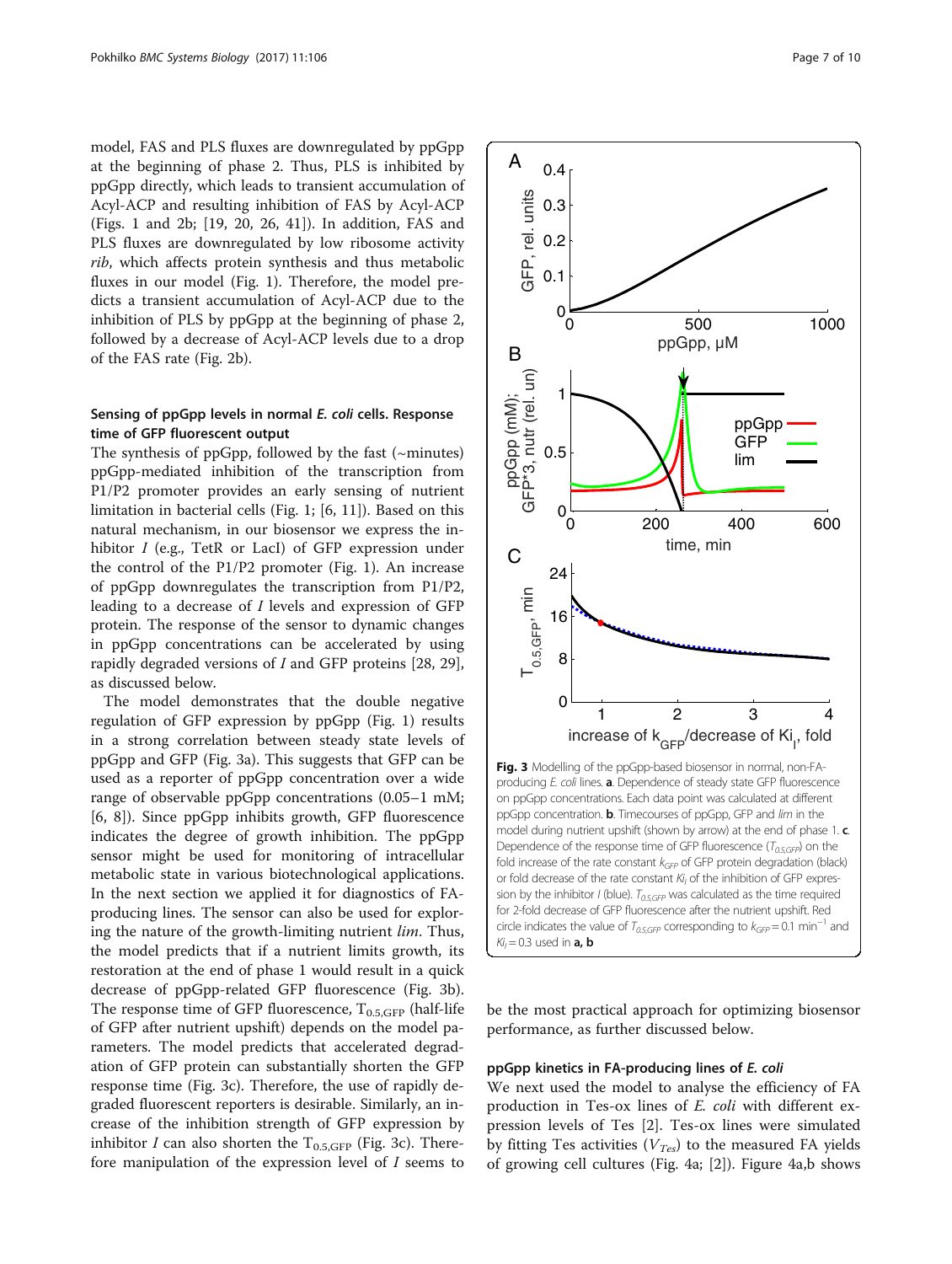<span id="page-7-0"></span>

simulated kinetics of FA accumulation and cell growth in the control line 0 (only endogenous Tes is present) and Tes-ox lines 1, 2, 3 with low, medium and high levels of over-expressed Tes. The model predicts that increased expression of Tes should initially increase FA yields, but only until a certain critical level of Tes, above which a decrease of FA yields is observed (Fig. 4a,c). For example, high-Tes line 3 has 3-fold lower FA yield compared to line 1 (Fig. 4a), which corresponds to experimental observations on lower FA yields in high Tes lines [[2](#page-9-0)]. The model explains the reduction of FA yields in high Tes lines by depletion of Acyl-ACP levels, which is predicted to increase the accumulation of ppGpp (Figs. [1](#page-1-0) and 4d). High ppGpp in turn should reduce growth rates, in agreement with the data (Fig. 4b). Additionally, a strong pull of Acyl-ACP towards FA production reduces synthesis of membrane lipids, which further downregulates growth in high Tes lines in our model (Fig. [1](#page-1-0)).

## Using the ppGpp-based biosensor for diagnostics of the efficiency of FA-producing lines

The model predicts that depletion of Acyl-ACP in high-Tes lines should lead to increased ppGpp levels (Figs. [1](#page-1-0) and 4d), which downregulates growth and FA yields. In addition, GFP levels are predicted to increase in parallel to ppGpp in control and Tes-ox lines (Fig. [5a\)](#page-8-0). This suggests that elevated GFP levels might serve as an indicator of low

efficiency of FA production. Indeed, the peak levels of GFP inversely correlate with FA yields at high Tes levels (Fig. [5b\)](#page-8-0). Therefore laborious methods of FA quantification in testing the efficiency of Tes-ox lines might be replaced by measurements of GFP fluorescence. The model analysis further suggests that the parameters of the ppGpp sensor affect the steepness of the dependence of GFP fluorescence on Tes levels. In particular, strengthening of the inhibition of GFP expression by  $I$  (e.g., by increasing of I expression) increases the steepness (Fig. [5b](#page-8-0)). Therefore, the increased expression of  $I$  improves the sensitivity of the sensor to the variations in Tes levels, in parallel to the improvement of GFP response time (Figs. [3c](#page-6-0) and [5b](#page-8-0)). However, increased inhibition of GFP expression by  $I$  also leads to a reduction of the total level of GFP fluorescence (Fig. [5c](#page-8-0)). Therefore there is a trade-off between the rate and the amplitude of the GFP response. This should be kept in mind during the optimisation of the sensor responsiveness, so that the total GFP signal might be rather low but within the detection limit. The level of GFP fluorescence might be further increased by using specially designed bright mutants of GFP with 20–35-fold higher intensity compared to standard GFP [\[42\]](#page-9-0).

In addition to testing FA productivity, the biosensor might be used for optimization of FA production. To achieve this, a specific version of the sensor might be developed, which includes a feedback downregulating Tes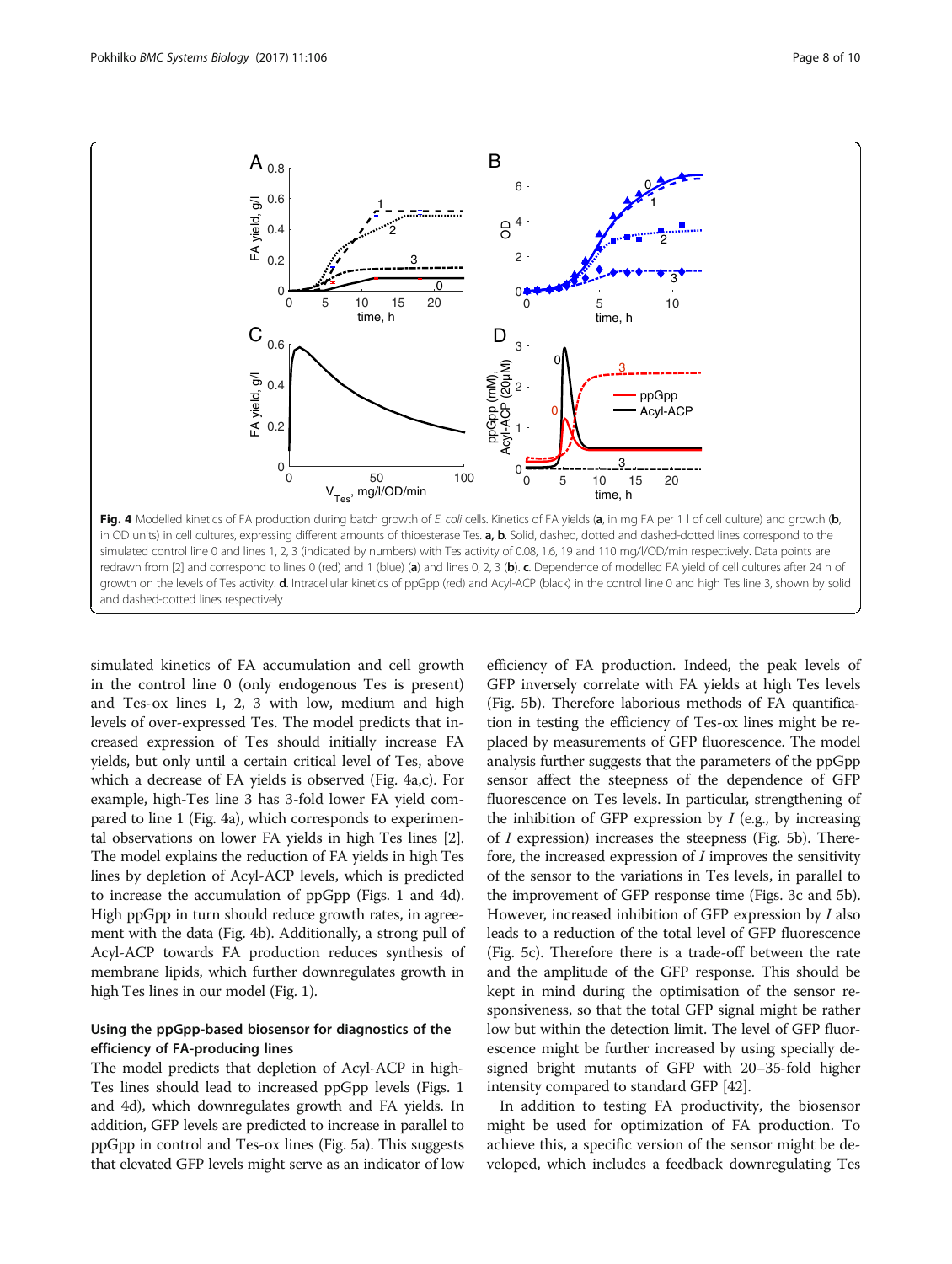0 5 10 15 20  $0_0^5$ 1 time, h  $\Omega$ Fig. 5 Using the ppGpp sensor for diagnostics of low efficiency of FA-producing lines. a. Simulated GFP fluorescence (green) follows ppGpp kinetics (red) during batch cultivation of E. coli cells;  $Ki_l = 0.1$ . Solid and dashed-dotted lines correspond to the control line 0 and high Tes line 3 (indicated by numbers) with Tes activity of 0.08 and 100 mg/l/OD/min respectively. **b**. Dependence of the maximal levels of GFP fluorescence during batch cultivation on the Tes activity. Green solid and dashed green lines correspond to  $Ki_l = 0.1$  and  $Ki_l =$ 0.02 respectively. The black line shows FA yields after 24 h of cell growth, normalized to maximum. c. Kinetics of GFP fluorescence (green) and ppGpp concentrations (red) under increased strength of

expression at high ppGpp levels, potentially by using ppGpp-sensitive transcription factors.

GFP inhibition ( $Ki_l = 0.02$ ). Line designations are the same as in **a** 

Existing methods of genetic manipulations should be sufficient to perform the proposed engineering of the biosensor. In particular, recombination with serine integrases might be especially useful, because it allows insertion and removal of DNA fragments, if required [[43\]](#page-9-0). This property of serine integrase is related to their ability to reverse the directionality in presence of recombination directionality factors (RDFs). Therefore,

combinations of specific genes, promoters and ribosome-binding sites might be tested to optimize biosensor performance.

## Conclusions

Based on existing data we built a mathematical model of intracellular kinetics of ppGpp during batch growth of E. coli cells. To monitor nutrient limitation, we designed a ppGpp biosensor, which couples changes in ppGpp concentrations and P1/P2-mediated transcription to a fluorescent output. The model demonstrates that the biosensor can sense a wide range of intracellular ppGpp concentrations and dynamically respond to perturbations of bacterial metabolism, such as nutrient upshifts and *log* to *stat* phase transition. The model predicts that both types of nutrient limitations, either related to nutrient depletion due to the increase of cell number (growth phase-specific) or to high consumption of Acyl-ACP for synthesis of FA in engineered lines (non-growth phasespecific) can be easily sensed by the ppGpp sensor. The use of quickly-degraded variants of GFP protein would increase the responsiveness of ppGpp sensing, which can be additionally adjusted by changing the expression level of the inhibitor of GFP expression. We further demonstrate that the level of ppGpp-dependent fluorescence inversely correlates with FA yields, suggesting that the sensor might be a useful instrument in testing FA productivity of engineered lines of E. coli.

## Additional file

[Additional file 1: Figure S1.](dx.doi.org/10.1186/s12918-017-0490-5) Model equations with estimation of the model parameters. Table with parameter values. Analysis of the parameter sensitivity. Model code in Matlab. (DOC 348 kb)

#### Abbreviations

ACP: Activated acyl carrier protein; Acyl-ACP: Acyl-FA bound to ACP; exp. phase: exponential growth phase; FA: Fatty acid; FAS: Fatty acid synthesis; GFP: Green fluorescent protein; OD: Optical density; P1/P2: ribosomal RNA gene promoter; PL: Phospholipids; PLS: Phospholipids synthesis; PlsB: glycerol-3 phosphate acyltransferase; ppGpp: guanosine tetraphosphate; RelA: ppGpp synthase; rib: ribosomal activity (relative number of active ribosomes); rRNA: ribosomal RNA; SpoT: ppGpp hydrolase; stat phase: stationary growth phase; Tes: Thioesterase; Tes-ox: Tes-overexpressing line

#### Acknowledgements

I thank Martin Boocock, Sean Colloms and Marshall Stark for helpful discussions and comments on the manuscript.

#### Funding

This work was supported by Biotechnology and Biosciences Research Council (grant number BB/K003356/1). Funding for open access charge: The University of Glasgow.

#### Availability of data and materials

The Matlab code of the model is included in additional file 1.

#### Ethics approval and consent to participate

Not applicable

<span id="page-8-0"></span>